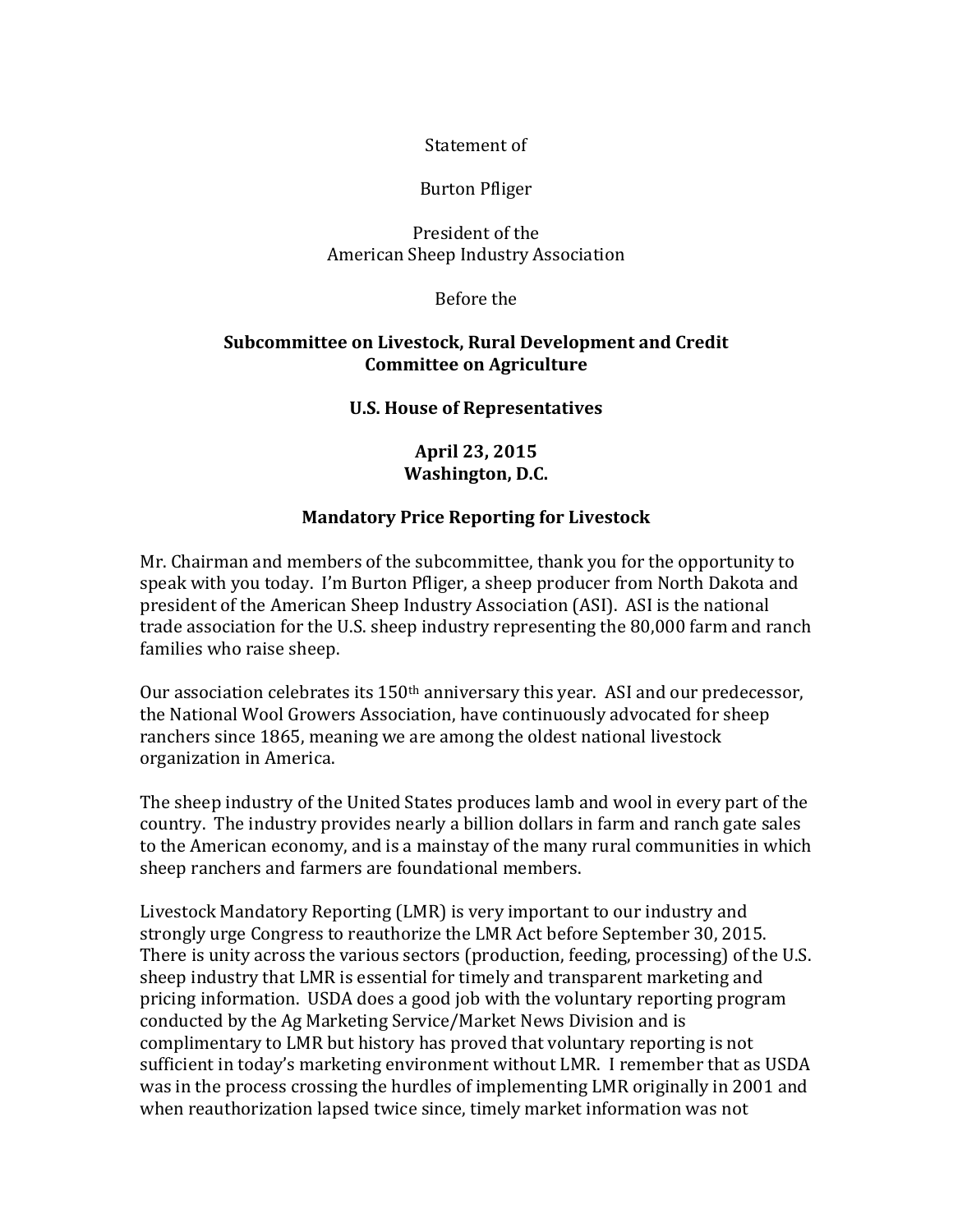available to the sheep industry trade and severe price drops occurred that can easily be correlated to the lack of market information during those periods.

As with the hog and cattle sectors, the sheep industry has experienced consolidation and the processing sector is more concentrated. One dynamic that is different for our industry compared to beef and pork is that imported lamb makes up half of what is available to U.S. consumers today. This fact alone makes LMR data critically important to our industry.

As you know, the LMR Act regarding lamb is only one line long and provides USDA with the authority to provide price-reporting information. Thus, all of the lamb price reporting requirements have been done by regulation. The regulation for lamb reporting has been amending once over the years (2008). As we have watched industry dynamics change and as all sectors of the sheep industry have become more dependent upon LMR information, ASI decided to commission a study of LMR for lamb-----what is working, what needs improving, etc. In December of 2012 the Livestock Marketing Information Center delivered a report to us (I'm submitting a copy for the record.) and we began an 18-month process of meeting weekly at times with USDA's Ag Marketing Service to work through the issues raised in the report. We believe this was very helpful exercise for our industry and I believe it also served to bring some needed attention to the LMR regulations for lamb by AMS. In mid-2014 ASI, in consultation with LMIC, sent final recommendations to USDA/AMS (I'm submitting a copy of this document also for the record.) While we were hopeful that a proposed amendment to the LMR regulation for lamb would be published, we understand now that this process will be considered once the statute is reauthorized.

Briefly, at the top of our list of enhancements that are needed for LMR reporting for lamb are:

Lower the reporting thresholds for imported and domestic lamb meat. As I mentioned earlier, half of the lamb sold in the U.S. is imported and with the current reporting threshold we don't have a reasonable market test of many cuts of imported lamb. With domestic reporting, the larger processors are getting larger and there are several mid-size processors going into business. We believe the addition of the mid-size processors will add valuable price information. With both imported and domestic thresholds, we believe it is important to look prospectively at industry trends rather than only historic size levels.

Revise the confidentiality rules that are in place and/or provide for some alternative methods for reporting prices as the processing sector becomes more concentrated. One of the cases when LMR reporting on lamb was not available was due to one firm not voluntarily agreeing to report during a lapse in statutory reauthorization with the 3-70-20 rule being applied. This incident demonstrates how close to the line our industry is using the 3-70-20 rule. Surely there must be ways to protect